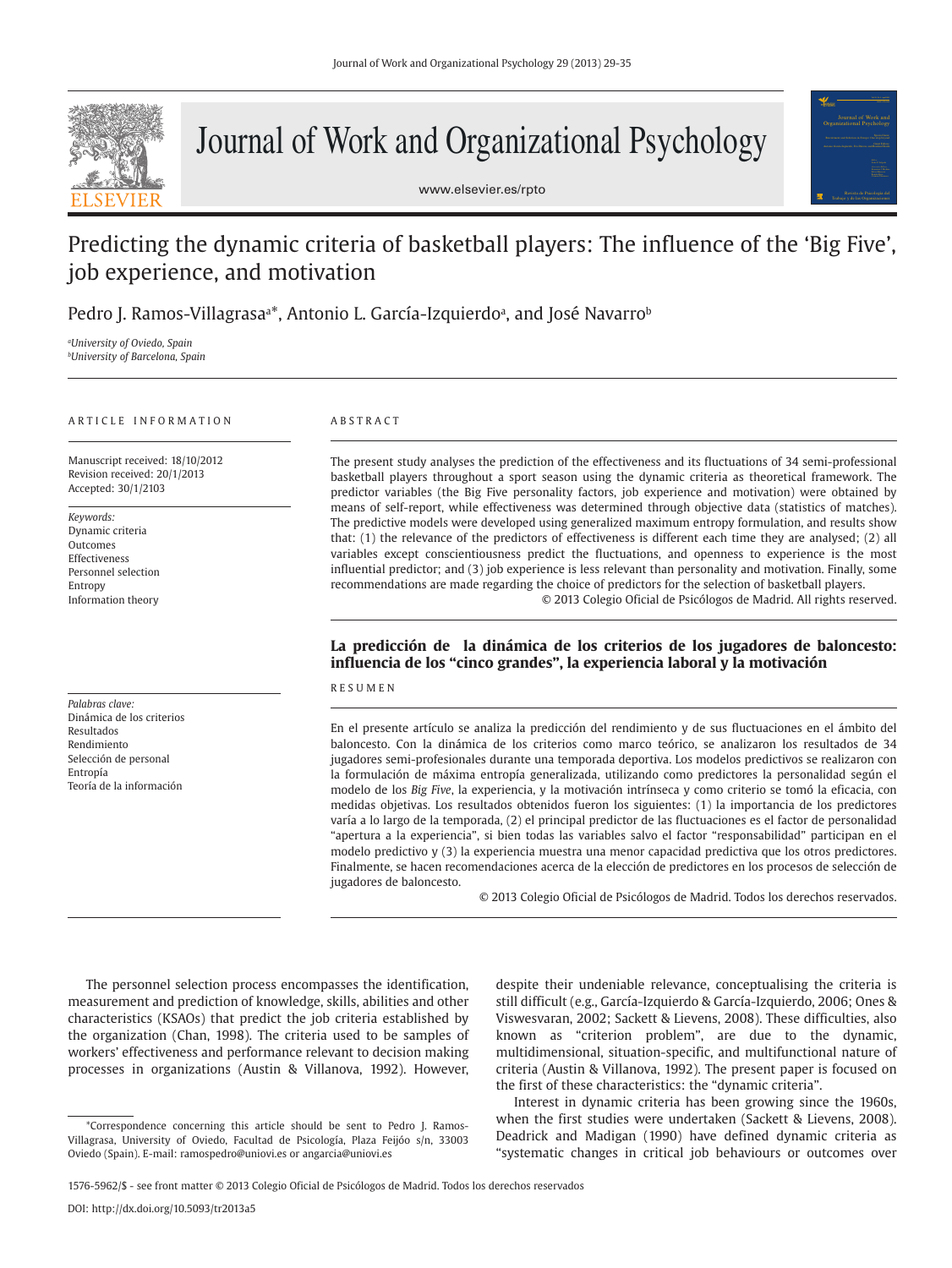time" (p. 719) due to individual differences. Hence, the relationship between KSAOs and the criteria could be unstable (Sturman, 2007) and thereby decision-making in personnel selection should also consider fluctuations of criteria over time (Sonnentag & Frese, 2012). This study aims to contribute to a better understanding of dynamic criteria and their implications for personnel selection. In order to achieve this, we show how predictors such as the 'Big Five' personality factors, job experience, and intrinsic motivation change their relationship with criteria over the time, and that these variables predict fluctuations in criteria.

# *Theoretical framework: Dynamic criteria*

Murphy (1989) developed the most widely accepted model of dynamic criteria. According to this model, in every job a person moves back and forth between two distinct stages: transition and maintenance. Transition takes place when an employee takes on a new job or changes the duties in his or her job. In this stage, workers learn how to deal with their tasks. Accordingly, cognitive, physical and psychomotor abilities become the main predictors of criteria. In the maintenance stage, workers know how to perform their tasks, and are not confronted with novel situations. Thus, in this stage criteria depend mainly on employees' dispositional variables (personality and motivation, but also interests and values). The duration of each stage depends both on the context and on individual differences.

As regards empirical research, Table 1 summarizes these studies and illustrates some significant points. First, researchers use abilities and dispositional variables as predictors, but also temporal variables, biodata, and other variables (e.g., job complexity or turnover). Second, all the studies use objective outcomes as criteria, such as sales and statistics. Third, the Big Five personality factors and job experience are the most frequently used predictors. Lastly, although motivation was considered by Murphy (1989) in his model and its influence on criteria is well accepted (Steers, Mowday, & Shapiro, 2004), none of these studies takes motivation into account.

Despite the fact that contributions show that criteria change during the maintenance stage (e.g., Hofmann, Jacobs, & Gerras, 1992; Ployhart & Hakel, 1998; Zickar & Slaughter, 1999) further research is needed on fluctuations in dynamic criteria (Sturman, 2007). As an example, using the analyses provided by the non-linear dynamical systems (NDS) theory, we have shown that criteria fluctuations are higher than was previously thought and that a non-linear order does exist behind patterns that appear to be random (García-Izquierdo, Ramos-Villagrasa, & Navarro, 2012; Ramos-Villagrasa, Navarro, & García-Izquierdo, 2012).

In view of the foregoing, this study contributes to the dynamic criteria literature in a number of important ways, namely by (1) developing predictive models of both dynamic criteria and their fluctuations; (2) including motivation in the predictive models; and (3) analysing the importance of dispositional variables in relation to job experience.

# *The present study*

Our aim is to analyse predictive models of criteria and criteria fluctuations. The study reported here is based both on Murphy's (1989) model, and on the empirical research about dynamic criteria (e.g., Deadrick & Madigan, 1990; Ployhart & Hakel, 1998; Zyphur, Bradley, Landis, & Thoresen, 2008). At the same time, we keep doing our recent research in a basketball setting where we have found that dynamic criteria fluctuate substantially in the maintenance stage (García-Izquierdo et al., 2012). Specifically, with this study we move forward in searching how personality, motivation, and experience predict effectiveness and fluctuations in effectiveness of basketball players across the maintenance stage.

#### **Table 1**

Predictors of criteria throughout time

| <b>Study</b>                         | <b>Sample</b>                                       | <b>Criterion</b>                                          | Set of predictors               | <b>Predictors</b>                                                                                                                                  |  |  |  |
|--------------------------------------|-----------------------------------------------------|-----------------------------------------------------------|---------------------------------|----------------------------------------------------------------------------------------------------------------------------------------------------|--|--|--|
| Day, Sin, and Chen (2004)            | Hockey players                                      | Match statistics                                          | Temporal<br><b>Biodata</b>      | Age<br>Job experience<br>Organizational tenure<br>Age at first captain<br>Captain frequency<br>Height<br>Position<br>Seasons played before captain |  |  |  |
| Deadrick and Madigan (1990)          | Sewing machine operators                            | Average hourly piece/rate<br>production earnings per week | Abilities<br>Temporal           | Cognitive ability<br>Psychomotor ability<br>Job experience                                                                                         |  |  |  |
| Deadrick, Bennet, and Russell (1997) | Sewing machine operators                            | Average hourly piece/rate<br>production earnings per week | Abilities<br>Temporal           | Psychomotor ability<br>Job experience                                                                                                              |  |  |  |
| Ployhart and Hakel (1998)            | Securities analysts                                 | <b>Sales</b>                                              | Dispositional<br><b>Biodata</b> | Empathy<br>Persuasion<br>Past salary and expectations                                                                                              |  |  |  |
| Stewart (1999)                       | Salesperson                                         | New sales                                                 | Dispositional                   | Big five personality traits<br>(conscientiousness)                                                                                                 |  |  |  |
| Stewart and Nandkeolyar (2007)       | Football players                                    | Match statistics                                          | Others                          | Job complexity                                                                                                                                     |  |  |  |
| Sturman (2003)                       | Studies with different samples                      | Objective and subjective<br>outcomes from prior studies   | Temporal                        | Age<br>Job experience<br>Organizational tenure                                                                                                     |  |  |  |
| Sturman and Trevor (2001)            | Employees from a financial<br>services organization | Fees generated from the loans<br>sold                     | <b>Biodata</b><br>Other         | Gender<br>Turnover                                                                                                                                 |  |  |  |
| Thoresen et al. (2004)               | Salesperson                                         | Sales                                                     | Dispositional                   | Big five personality traits                                                                                                                        |  |  |  |
| Zyphur et al. (2008)                 | Students                                            | Student grade point average                               | Dispositional                   | Big five personality traits                                                                                                                        |  |  |  |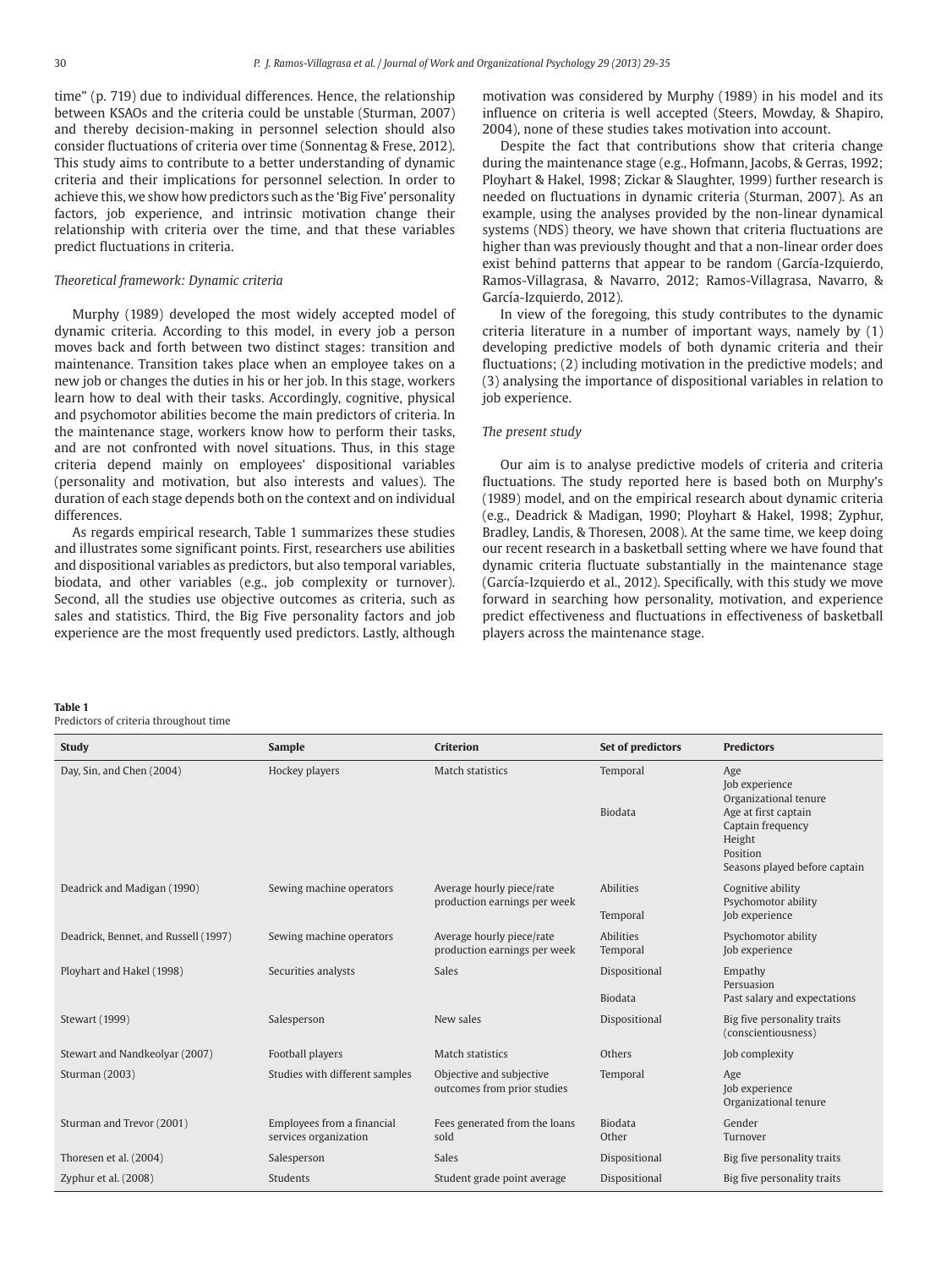We have included personality and experience among predictors, because of their proven relationship to criteria during the maintenance stage (e.g., Day, Sin, & Chen, 2004; Thoresen, Bradley, Bliese, & Thoresen., 2004; Zyphur et al., 2008). Personality was conceptualised using the Big Five factors model, the most widely accepted way to describe personality in the workplace (Salgado & de Fruyt, 2005). Several meta-analyses have shown that, along with objective criteria, conscientiousness is the factor with the highest predictive validity (Barrick, Mount, & Judge, 2001; Salgado & Táuriz, in press). As regards experience, there is substantial evidence supporting its contribution to the prediction of criteria, as the metaanalysis of Quiñones, Ford, and Teachout (1995) has shown. The last predictor in our study is motivation, in line with the emphasis that Murphy (1989) laid on this variable in the maintenance stage. Specifically, we analyse intrinsic motivation, because its contribution to the prediction of criteria is well accepted (Deci & Ryan, 2000; Gillet, Vallerand, & Rosnet, 2009; Steers et al., 2004).

On the basis of the aforementioned literature, we proceed with the hypotheses development. Firstly, the relationship between predictors and criterion may change over time as a consequence of dynamic criteria (Sturman, 2007). In that sense, we believe that changes could be different for each predictor. Regarding the Big Five factors, Lievens, Dilchert, and Ones (2009) have shown that personality-criteria relationship fluctuates over a seven-year period, with conscientiousness always having the highest predictive validity. These results are similar to those found in cross-sectional metaanalyses (e.g., Barrick et al., 2001) and, consequently, our first hypothesis goes as follows:

*H1a: The relationship between Big Five personality and effectiveness will fluctuate over time.*

*H1b: Conscientiousness will always be more strongly related to effectiveness than the remaining personality factors.*

Regarding experience, Sturman's (2003) meta-analysis has shown that the relationship between experience and criteria decreases over time, which is our second hypothesis:

*H2: The relationship between experience and effectiveness tend to decrease over time.*

As for our last predictor, intrinsic motivation, there is evidence suggesting huge fluctuations over time (e.g., Navarro & Arrieta, 2010). The research about motivation and dynamic criteria is scarce until now, but taking into account the instability of this variable, we hypothesize substantial changes in their predictive validity. Thus, our third hypothesis is as follows:

*H3: Intrinsic motivation tends to change their relationship with effectiveness over time.*

In addition to this, we will address the strength of predictorscriteria relationships. Since on one hand job experience facilitates task proficiency (e.g., Schmidt, Hunter, & Outerbridge, 1986), and on the other hand employees in the maintenance stage only perform well-learned and routine procedures (Murphy, 1989), we expect that experience will have less influence than dispositional variables. Then, we propose our fourth hypothesis:

*H4: During maintenance stage, the Big Five personality factors and intrinsic motivation will be more relevant as predictors of effectiveness than experience.*

Finally, our previous research mentioned above has shown that higher fluctuations are related to better results. In this regard, Sturman (2007) asserts that fluctuations and their implications for the predictors-criterion relationship should be recognized as different but related phenomena. Therefore, it seems reasonable to think that predictors of the criterion may also predict its fluctuations. To the best of our knowledge, there is no previous research that helps us to determine which variables are more relevant. Hence, our last hypothesis is as follows:

*H5: Big Five personality factors, experience, and intrinsic motivation will be predictors of fluctuations in effectiveness.*

# **Method**

#### *Participants*

Participants in this study belong to four semi-professional basketball teams. Players of three teams (75%) are remunerated for their work. We removed the participants who did not play enough matches to evaluate their effectiveness (e.g., because they were injured or moved to another team) and also those who did not answer all the items in the questionnaires. Thus, our final number of participants was 34, with a balanced gender distribution (52.95% were men and 47.05% were women), age around 24 years (*M* = 24, *SD* = 3.77, and Mode = 22), and experience playing basketball between 60 and 336 months, (*M* = 159.32, *SD* =58.02, and Mode = 180).

# *Measures*

Criteria and predictor variables were measured using different sources, avoiding the common method variance (Spector, 2006). Specifically, we use objective data for the criteria and self-report for the predictors.

# *Criteria*:

*Effectiveness*. We used a set of objective variables grouped in a composite criterion developed by the Spanish National Basketball Association, called Statistics. This criterion contains information about the performance of players in every match of the season. To be able to make valid comparisons, each player's Statistics were adjusted for the amount of time played in each match. The final algorithm was:

$$
S = \frac{(a+b+c+d+e+f) - (w+x+y+z)}{t}
$$
 (1)

, where *S* is the composite criterion Statistics, *a* is the number of points per game, *b* is the number of rebounds obtained per game, *c* is the number of assists per game, *d* is the number of steals per game, *e* is the number of personal fouls received per game, *f* is the number of blocked shots per game, *w* is the number of missed shots per game, *x* is the number of turnovers per game, *y* is the number of rebounds failed per game, *z* is the number of personal fouls committed per game, and *t* is the minutes played per game.

Our effectiveness variable was estimated by the mean Statistics of three matches in three different times: at the beginning, at the middle and at the end of the season.

*Fluctuations*. Fluctuations in effectiveness through time were calculated by the mean squared successive difference or MSSD (von Neumann, Kent, Bellinson, & Hart, 1941). The MSSD measures the instability of time series data, where higher values indicate high fluctuations of the time series. In our study, we calculated the MSSD of the Statistics measure.

#### *Predictors:*

*Big Five personality factors.* Personality factors were measured with the Spanish version of the scale developed by Benet-Martínez and John (1998). This instrument has 44 items with Likert-type responses ranging from 1 to 5. The five factors are listed below, along with the observed reliability, the number of items comprising each dimension, and a sample item: (1) emotional stability ( $\alpha$  = .86): 8 items, "Is relaxed, handles stress well"; (2) extraversion ( $\alpha$  = .77): 8 items, "Is talkative"; (3) openness to experience ( $\alpha$  = .78): 10 items, "Is original, comes up with new ideas"; (4) agreeableness ( $\alpha$  = .63): 9 items, "Likes to cooperate with others"; (5) conscientiousness  $(\alpha = .63)$ : 9 items, "Makes plans and follows through with them".

*Job experience*. Experience was measured with an item asking how long the participant has been competing in federated basketball. Answers were measured in months in order to facilitate comparisons between players.

*Intrinsic motivation*. It was measured with the corresponding subscale from the Spanish version of the Sport Motivation Scale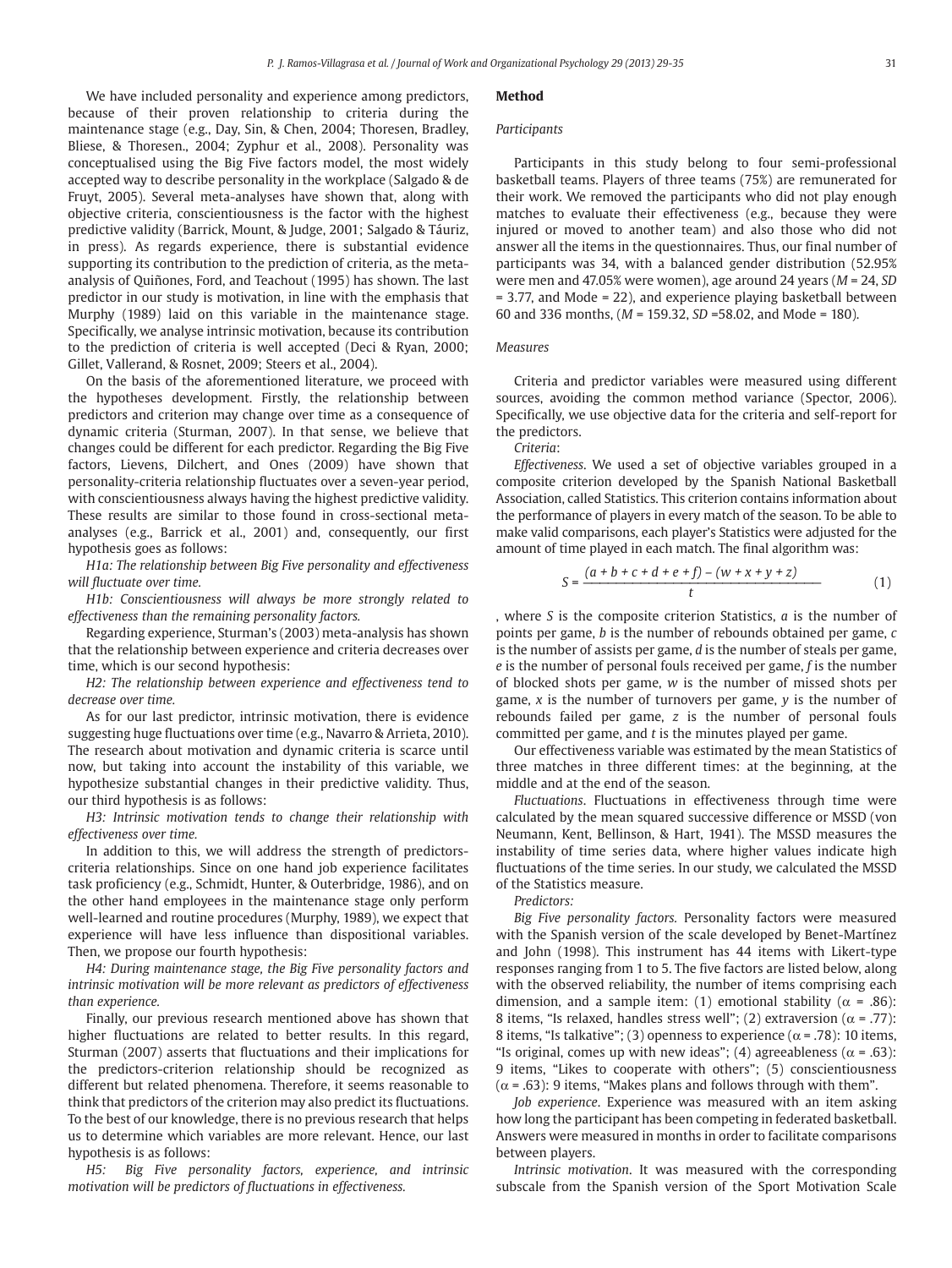(Guzmán, Carratalá, García-Ferriol, & Carratalá, 2006). It has 8 Likerttype items, ranging from 1 to 5. A sample item is "I play basketball for the pleasure I feel while improving some of my weak points". Observed reliability was  $\alpha$  = .91.

#### *Procedure*

This study used a longitudinal design involving the administration of questionnaires to the participants at the beginning (time 1), at the middle (time 2) and at the end (time 3) of the basketball season. Intrinsic motivation was measured each time while personality and experience were measured only at time 1. This is because personality is considered quite stable over time (Specht, Egloff, & Schmunkle, 2011) and the experience of all players has been increased in the same proportion over the course of the study.

As regards the criteria, the effectiveness data were collected in the three matches after the application of questionnaires in each time.

#### *Analysis*

We began by calculating the study's descriptive statistics and correlations. We analyzed the relationship between variables with the Spearman's correlations corrected by attenuation, and predictive models were developed with generalized maximum entropy (GME) formulation. GME is an analysis technique based on Information Theory. Its main advantage is that it enables solutions to be found even with limited or incomplete data (Moreno & López, 2007), such as in the case of a small sample size. As this technique has not been widely used in dynamic criteria research, we provide a brief description of its rationale. A detailed review of their calculation can be found in García-Izquierdo, Moreno, and García-Izquierdo (2010) and Golan, Judge, and Miller (1996).

Our starting point is quite similar to the traditional multiple regression. We want to explain criteria (*Y*) in basketball players according to our predictors  $(X_1, X_2, ..., X_n)$ , the contribution of each predictor ( $β<sub>n</sub>$ ), and an error term (*u*) by estimating *Y* =  $β<sub>n</sub>X<sub>n</sub> + u$  under the GME. As there is no evidence that errors are not random, we use a uniform probability distribution to describe it, i.e. all values have the same probability. As regards predictors, we can take advantage of the available information (i.e., the values of the participants in predictors and criteria) to build a more accurate probability distribution than the uniform. This distribution is developed using an entropy measure and the probability axioms as restrictions in the estimation of the predictive model. The entropy measure was maximized to control that we are choosing the distribution for which our available information is just sufficient to determine the probability assignment. Different entropy measures exist, but we applied the Shannon's (1948) entropy, as is the most widely used.

However, the obtained model with this procedure is limited because the weights of all predictors are considered part of the same probability distribution. As a solution, we can move to a reparametrized model by turning the weight of each predictor to a variable with its own probability distribution, and do the same for the error in each participant. This leads to a more accurate model with an Information Index (*R*) which measures the uncertainty reduction in a 0-1 scale where 0 implies no informational value of the data set and 1 perfect in-sample prediction. In addition, the reparametrized model gives us an estimated weight *(*β*<sup>i</sup> )* for each predictor such as the β in traditional regression. Lastly, but equally important, the model gives us a measure for identifying which predictors explain the model. This measure is called normalized entropy measure or *Si (p)*, which ranges between 0 and 1, and where lower values indicate that a predictor makes a real contribution to the model. Thus, only predictors with low *Si (p)* should be considered.

The reparametrization process implies some subjectivity because

of the necessity of choosing vectors (called *z* for predictors and *v* for errors). It is recommended that *v* follow the three-sigma rule (Pukelsheim, 1994), i.e. the vector lays around three standard deviations from the criterion. Unfortunately, there is no three-sigma rule for *z*, only the recommendation that vectors be built in accordance with previous literature and that we can use an individual vector for each predictor for a more accurate model (Golan et al., 1996). The scarcity of studies with similar samples makes this kind of accuracy difficult. However, we know by prior literature that all the predictor variables we have chosen have a positive relationship with the criteria as we can see in Table 1. Taking this into account, we performed several analyses until we had symmetrical support vectors with the lowest *v* that makes the solution feasible, which in our data set was 0, 10, and 20. We choose three vectors because we do not know so much about the relationship under study, but in situations with more knowledge the number of vectors could grow to improve predictions.All analyses were performed with SPSS software except the GME analyses, which were performed with the free version of General Algebraic Modelling System (GAMS). The GAMS program, developed by Brooke, Kendrick, and Meeraus (1992), is specifically designed for modelling linear, non-linear and mixed integer optimisation problems and can be downloaded from the official web page (www.gams.com).

#### **Results**

Table 2 shows descriptive statistics and correlations between the variables of the study. Based on the standard deviation of the variables, we can state that high variability among participants exists.

The information provided by correlations indicates that only openness to experience is related to effectiveness, specifically at time 3 ( $r<sub>s</sub>$  = .36,  $p \le$  .05), and fluctuations have a positive relationship with effectiveness at time 1, 2 and 3. However, these results should be considered carefully due the sample size and their implications (e.g., high sampling error).

The next step was the use of GME to test the hypotheses. To obtain the weights  $(β)$  all the variables were standardized. Table 3 shows the results for all predictive models (i.e., time 1, time 2, time 3, and fluctuations). As we can see, all the predictive models have a high information index (between .95 and .97), which suggests a high uncertainty reduction.

Focusing on predictors, we should consider only those that substantially reduce uncertainty but the acceptable values should be chosen in accordance with our knowledge about the phenomena under study and the variables involved (Golan et al., 1996). In absence of previous studies in the basketball setting, we took into account predictors which clearly contribute to find a realistic distribution. Thus, only *Si (p)* values of .10 or less will be considered. Thus, at time 1 conscientiousness ( $\hat{\beta}_i$  = .20, *S<sub>i</sub>*(*p*) = .09) and emotional stability ( $\hat{\beta}_i$  =  $(0.07, S_i(p) = 0.03)$  are the most influential predictors. At time 2 the main predictors are motivation ( $\hat{\beta}_i$  = .13, *S<sub>i</sub>*( $p$ ) = .06) and conscientiousness (β*i* = .08, *Si (p)* = .04). Finally, at time 3 motivation (β*<sup>i</sup>* = .22, *Si (p)* = .10) and conscientiousness ( $\hat{\beta}_i$  = .12,  $S_i(p)$  = .01) are again the main predictors. It is remarkable that motivation increases their influence over time. It is also interesting to note that experience has the same size in all predictive models ( $\hat{\beta}_i$  = .03, *S*<sub>i</sub>(*p*) = .01).

Our first hypothesis proposed that the relevance of the Big Five would be different each time, and in view of our results we deem H1 to be partially supported: There are changes between personality factors and effectiveness through time, excepting agreeableness (H1a). Additionally, as we predicted, conscientiousness is always the most important personality factor (H1b). As for H2, we expected a decrease in the influence of experience, but it remains at the same level. Thus, this hypothesis is not supported. About H3, it is supported because motivation shows changes in their predictive validity over time.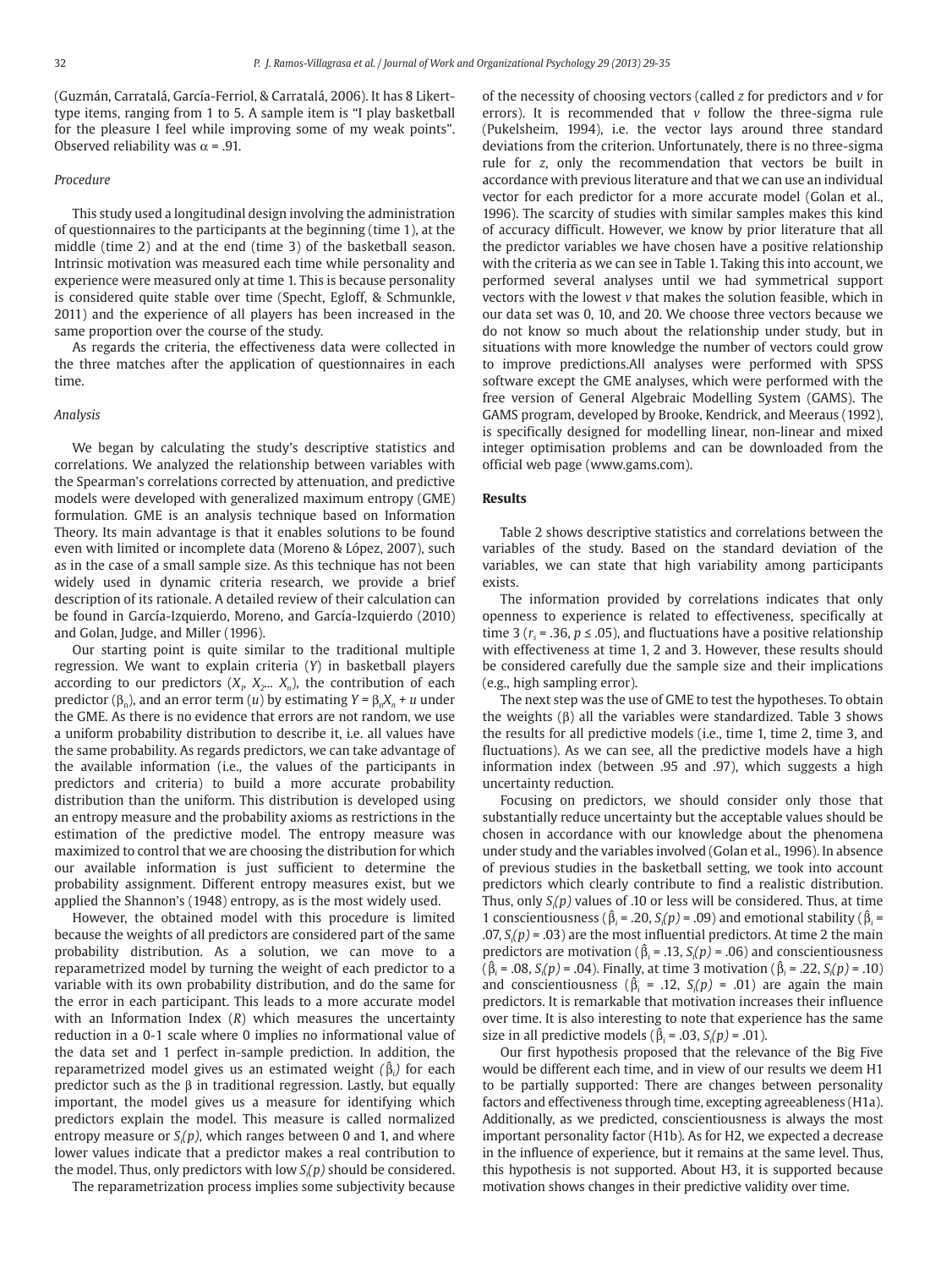#### **Table 2**

Descriptive statistics and correlations

| Variables              | M      | <b>SD</b> | Range           |              | 2      | 3            | $\overline{4}$ | 5              | 6            | 7            | 8        | 9      | 10             | 11           | 12           | 13             |
|------------------------|--------|-----------|-----------------|--------------|--------|--------------|----------------|----------------|--------------|--------------|----------|--------|----------------|--------------|--------------|----------------|
| 1. Emotional stability | 22.35  | 5.78      | $11 - 35$       | $\mathbf{1}$ |        |              |                |                |              |              |          |        |                |              |              |                |
| 2. Extraversion        | 25.53  | 5.24      | $12 - 34$       | $-.01$       |        |              |                |                |              |              |          |        |                |              |              |                |
| 3. Openness to exp.    | 35.65  | 5.91      | $26 - 50$       | .17          | .08    | $\mathbf{1}$ |                |                |              |              |          |        |                |              |              |                |
| 4. Agreeableness       | 31.85  | 3.64      | $23 - 40$       | $.38*$       | .30    | $.46**$      | $\overline{1}$ |                |              |              |          |        |                |              |              |                |
| 5. Conscientiousness   | 30.88  | 5.50      | $19 - 40$       | .15          | .05    | .18          | .24            | $\overline{1}$ |              |              |          |        |                |              |              |                |
| 6. Experience          | 159.32 | 58.02     | $60 - 336$      | .14          | .04    | .39          | .40            | $.42*$         | $\mathbf{1}$ |              |          |        |                |              |              |                |
| 7. Motivation time 1   | 33.85  | 8.06      | $19 - 48$       | .10          | .16    | .08          | $.38*$         | .10            | $-.09$       | $\mathbf{1}$ |          |        |                |              |              |                |
| 8. Motivation time 2   | 37.06  | 6.83      | $22 - 48$       | $-13$        | .04    | .03          | .18            | $-.17$         | $-.05$       | $.62***$     |          |        |                |              |              |                |
| 9. Motivation time 3   | 36.41  | 9.68      | $16 - 48$       | .11          | .12    | $-.01$       | .24            | $-.04$         | $-.08$       | $.66***$     | $.76***$ | 1      |                |              |              |                |
| 10. Effectiv. time 1   | 7.55   | 6.15      | $-2.00 - 26.67$ | $-.17$       | $-.27$ | $-.05$       | $-.08$         | .05            | $-.10$       | .32          | .15      | .13    | $\overline{1}$ |              |              |                |
| 11. Effectiv. time 2   | 6.75   | 6.49      | $-2.67 - 20.67$ | $-.15$       | $-.05$ | $-.04$       | $-.08$         | .18            | .04          | .11          | $-.01$   | $-.03$ | $.52**$        | $\mathbf{1}$ |              |                |
| 12. Effectiv, time 3   | 5.98   | 5.49      | $-1.00 - 21.67$ | $-.07$       | .11    | $.36*$       | .08            | .10            | .03          | .28          | .24      | .17    | $.37*$         | $.34*$       | $\mathbf{1}$ |                |
| 13. Fluctuations       | .70    | .60       | $-.250 - 2.29$  | $-.23$       | .01    | .19          | $-.01$         | .28            | .11          | .04          | .04      | $-.04$ | $.56***$       | $.63***$     | $.64***$     | $\overline{1}$ |

Note. *N* = 34. Correlations are corrected for attenuation. \* = *p* ≤ .05, \*\* = *p* ≤ .01, \*\*\* = *p* ≤ .001.

#### **Table 3**

Predictive models using GME

|                        | Effectiveness<br>Time 1 |          |                  | Effectiveness Time 2 |          |                  | Effectiveness Time 3 |          |                  | <b>Fluctuations</b> |          |                  |  |
|------------------------|-------------------------|----------|------------------|----------------------|----------|------------------|----------------------|----------|------------------|---------------------|----------|------------------|--|
|                        | $\beta_i$               | $S_i(p)$ | $\boldsymbol{R}$ | $\beta_i$            | $S_i(p)$ | $\boldsymbol{R}$ | $\beta_i$            | $S_i(p)$ | $\boldsymbol{R}$ | $\beta_i$           | $S_i(p)$ | $\boldsymbol{R}$ |  |
| Emotional stability    | .07                     | .03      | .96              | .05                  | .02      | .97              | .03                  | .01      | .95              | .03                 | .01      | .96              |  |
| Extraversion           | .03                     | .01      |                  | .04                  | .02      |                  | .03                  | .02      |                  | .03                 | .01      |                  |  |
| Openness to experience | .03                     | .01      |                  | .03                  | .01      |                  | .31                  | .13      |                  | .16                 | .07      |                  |  |
| Agreeableness          | .03                     | .01      |                  | .03                  | .01      |                  | .03                  | .01      |                  | .03                 | .01      |                  |  |
| Conscientiousness      | .20                     | .09      |                  | .08                  | .04      |                  | .12                  | .06      |                  | .26                 | .11      |                  |  |
| Experience             | .03                     | .01      |                  | .03                  | .01      |                  | .03                  | .01      |                  | .03                 | .01      |                  |  |
| Motivation*            | .28                     | .12      |                  | .13                  | .06      |                  | .22                  | .10      |                  | .06                 | .03      |                  |  |

Note. *N* = 34, β*<sup>i</sup>* = Estimated weigh,*. Si (p) =* Normalized entropy*, R* = Information index. The support vectors for predictors (*z*) are the same for all of them (0 / 10 / 20). The error support vector  $(v)$  is the same for all models  $(-3/0/3)$ .

\*Motivation introduced in each model is the one corresponding to the time analyzed, that is, motivation time 1 was used to predict effectiveness time 1, motivation time 2 to effectiveness time 2, and motivation time 3 to effectiveness time 3. The predictive model of fluctuations was performed using motivation on time 1.

Taking these results together, we are going to deal with H4. The comparison between experience and dispositional variables show ambivalent results. On one hand, conscientiousness and motivation are more relevant as predictors than experience. On the other hand, we expected the same result for the remaining personality factors and this does not happen. Thus, we can consider H4 to be partially supported.

The last hypothesis is about the prediction of fluctuations. As we can see in Table 3 all predictors except conscientiousness are included in the model. Openness to experience is the main predictor  $(\hat{\beta}_i = .16, S_i(p) = .07)$ , followed by motivation ( $\hat{\beta}_i = .06, S_i(p) = .03)$ ) and emotional stability, extraversion, agreeableness and experience (all of them with  $\hat{\beta}_i = .03$ ,  $S_i(p) = 01$ ). Thus, we consider H5 to be supported.

# **Discussion**

In this study, we develop models capable of predicting the effectiveness of basketball players and fluctuations in their effectiveness throughout the season. Although our results should be considered carefully because of the particularities of the job and the scarce sample size, we can outline some findings: (1) the relevance of the predictors of effectiveness is different each time they are analysed; (2) all variables except conscientiousness predict the fluctuations, and openness to experience is the most influential predictor; and (3) job experience is less relevant than personality and motivation. Let us consider each of these findings.

Our study supports the idea that dynamic criteria influence the relationship between predictors and effectiveness. According to our findings, conscientiousness and openness to experience decrease their relationship with effectiveness as the season progresses. Emotional stability shows a similar evolution, while extraversion, agreeableness and experience remain low in all predictive models. In contrast, motivation progressively increases its predictive validity until becoming the main predictor at time 3.

Results regarding fluctuations have shown that the same variables used to predict criterion can be used to predict its fluctuations, especially openness to experience. Literature have shown that openness is related to training proficiency (Barrick et al., 2001), and promotes successful adaptation to changing situations (Pulakos, Arad, Donovan, & Plamondon, 2000) by adjusting efforts and results in harmony with the scenario. Our results provide support for the proposition that predictor-criteria relationships and fluctuations in criteria are different but related phenomena (Sturman, 2007). Both phenomena are interesting because the first helps to identify which predictors have a sustained relationship with criteria, while the latter contributes to find adaptive workers, something essential in organizations (Ilgen & Pulakos, 1999).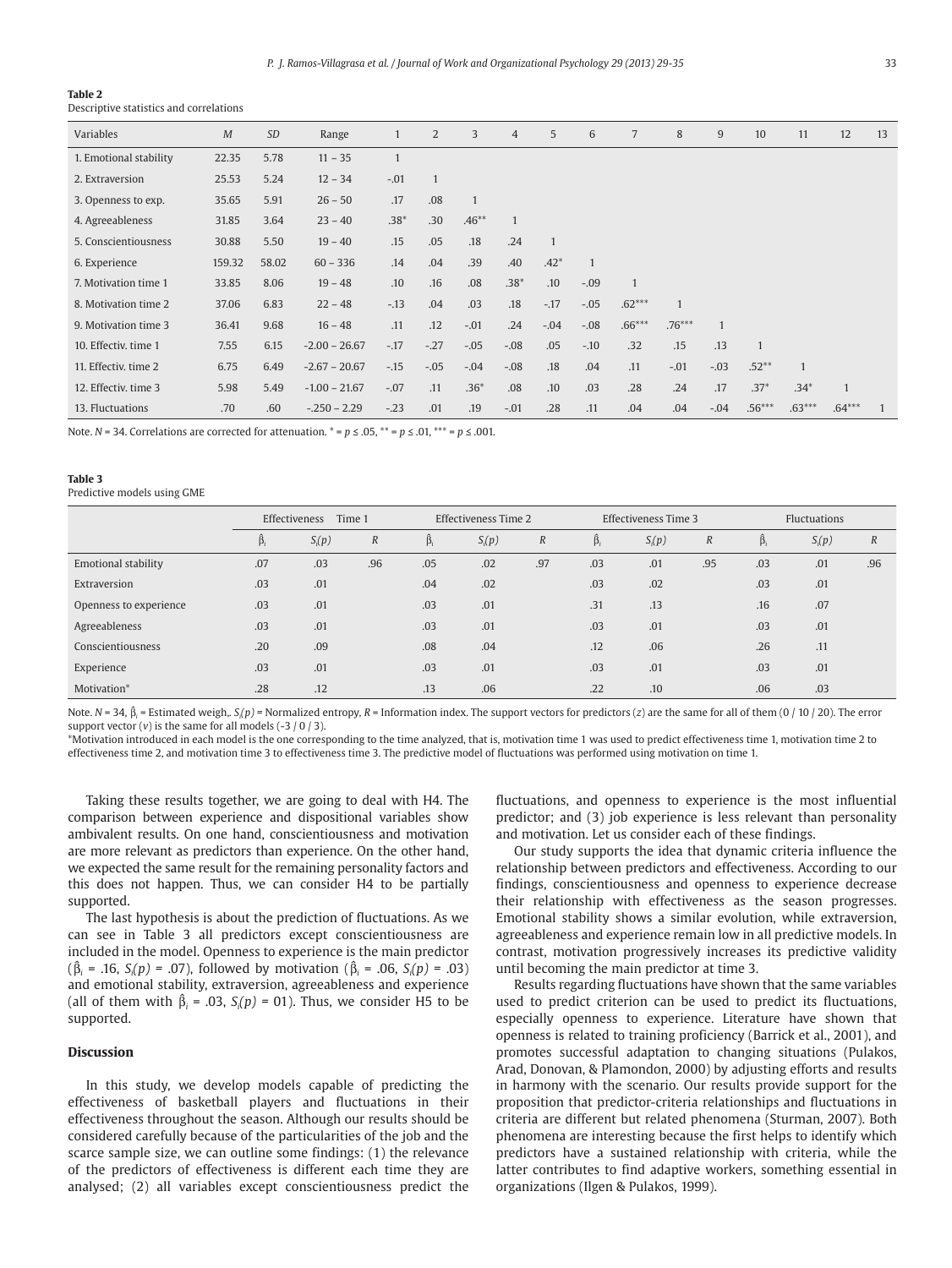Regarding experience, the present study suggests that is a less important predictor than personality and motivation in the maintenance stage. Nonetheless, experience contributes to the prediction of fluctuations, probably because experienced people are able to deal more easily with unexpected situations arising at work, as more experienced players have more and better knowledge of their role and how to develop better strategies to implement it (García-Izquierdo & García-Izquierdo, 2002; García-Izquierdo, García-Izquierdo, & Ramos-Villagrasa, 2007).

According to these results, we recommend that personnel selection of basketball players relies in at least three dispositional variables: conscientiousness and intrinsic motivation, which are the main predictors along maintenance stage, and openness to experience, which is the main predictor of fluctuations.

#### **Limitations and recommendations for further research**

There is no doubt that this study has shortcomings that need to be addressed. First of all, we have analyzed the basketball setting, and we are not confident enough about the extrapolation our conclusions to other jobs. Besides that, the small number of participants is also a limitation for generalization of our study. Nevertheless, this situation gives us the opportunity to show the application of GME in this context. We thought that GME approach would be especially useful in applied settings, although sometimes practitioners only have data from a limited data set.

Continuing with limitations, our study does not include abilities within the predictors of criteria. Traditionally, abilities and personality variables are part of the personnel selection models as they both are important predictors of organizational behaviours (García-Izquierdo, et al., 2007). However, given that participants are on the same level of competition we expect that their abilities are similar (García-Izquierdo et al., 2012), giving more relevance to the role of dispositional variables. In any event, future research should verify this proposition.

Last but not least, our study was performed with semi-professional players. The literature has found some differences between professional and amateur players (e.g., Ibáñez, Feu, García, Parejo, & Cañadas, 2009). Thus, in order to replicate this study with professional players it would be necessary to ensure that our results can be applied to them.

Regarding future research, we would like to stress that more studies about fluctuations in criteria are needed, as well. We also believe that research with different dispositional variables as values and interests could help to achieve a better understanding of the maintenance stage. Additionally, we thought that future research should investigate also the transition stage to increase our knowledge about the changes in predictor-criteria relationships between and within stages. Furthermore, the empirical research often uses effectiveness to study dynamic criteria, but this criterion comprises multiple dimensions (Guion, 2011). Therefore, we strongly recommend the study of other dimensions like task performance and contextual performance. Along these lines, we recommend that further research develop studies with longer time series to predict the underlying patterns of fluctuations. This is an interesting matter because some patterns obtain better results than other (García-Izquierdo et al., 2012; Ramos-Villagrasa et al., 2012).

Finally, we believe that the dynamic criteria framework can be useful for typical and maximum performance research, which add valuable information to the personnel selection processes (Klehe & Anderson, 2007). There are certain similarities between the stages of the model developed by Murphy (1989) and the typical/maximum performance distinction. According to Klehe and Latham (2008), in typical performance episodes motivation is more important than abilities as in the maintenance stage. In contrast, maximum

performance was predicted only by abilities as in the transition stage. It is clear that dynamic criteria stages and typical/maximum performance stages are different phenomena, but we encourage the merging of both literatures as a step forward in solving this part of the criterion problem.

# **Conflicts of interest**

The authors of this article declare no conflicts of interest

#### **Financial support**

Financial support for the first author (grant: UNOV-09-BECDOC-S) given by the University of Oviedo and Banco Santander is acknowledged. A previous version of this study was presented at the 3<sup>rd</sup> EAWOP Summer School, Morschach, Switzerland (August, 2012).

#### **Acknowledgements**

The authors are grateful to Blanca Moreno (Department of Applied Economics, University of Oviedo) for their thoughtful advice regarding generalized maximum entropy analysis.

#### **References**

- Austin, J. T., & Villanova, P. (1992). The criterion problem: 1917-1992*. Journal of Applied Psychology, 1992*, 77, 836-874. DOI: 10.1037/0021-9010.77.6.836
- Barrick, M. R., Mount, M. K., & Judge, T. A. (2001). Personality and performance at the beginning of the new millennium: What do we know and where do we go next? *International Journal of Selection and Assessment, 9*, 9-30. DOI: 10.1111/1468-2389.00160
- Benet-Martínez, V., & John, O. P. (1998). Los Cinco Grandes across cultures and ethnic groups: Multitrait multimethod analyses of the Big Five in Spanish and English. *Journal of Personality and Social Psychology, 75*, 729-750. DOI: 10.1037/0022- 3514.75.3.729
- Brooke, A., Kendrick, D., & Meeraus, A. (1992). GAMS: A user's guide, release 2.25. San Francisco, CA: The Scientific Press.
- Chan, D. (1998). *Personnel selection. A theoretical approach*. Thousand Oaks, CA: Sage.
- Day, D. V., Sin, H., & Chen, T. T. (2004). Assessing the burdens of leadership: Effects of formal leadership roles on individual performance over time. *Personnel Psychology, 57,* 573-605. DOI: 10.1111/j.1744-6570.2004.00001.x
- Deadrick, D. L., & Madigan, R. M. (1990). Dynamic criteria revisited: A longitudinal study of performance stability and predictive validity. *Personnel Psychology, 43*, 717-744. DOI: 10.1111/j.1744-6570.1990.tb00680.x
- Deadrick, D. L., Bennett, N., & Russell, C. J. (1997). Using hierarchical linear modelling to examine dynamic performance criteria over time. *Journal of Management, 23*, 745–757. DOI: 10.1177/014920639702300603
- Deci, E. L., & Ryan, R. M. (2000). The 'what' and 'why' of goal pursuits: Human needs and the self-determination of behavior. *Psychological Inquiry, 11*, 227–268. DOI: 10.1207/S15327965PLI1104\_01
- García-Izquierdo, A. L., & García-Izquierdo, M. (2002). Pronóstico de la inserción laboral en el sector de la construcción. [*Predicting laboral insertion in the construction sector*]. *Psicothema*, *14*, 726-732.
- García-Izquierdo, A. L., & García-Izquierdo, M. (2006). Utilidad de los criterios compuestos y múltiples mediante eficacia discriminativa en selección de personal [Composite and multiple criteria: utility analisys with discriminative efficiency in personnel selection]. *Psicothema, 18*, 243-248.
- García-Izquierdo, A. L., García-Izquierdo, M., & Ramos-Villagrasa, P. J. (2007). Aportaciones de la inteligencia emocional y la autoeficacia: aplicaciones para la selección de personal [Emotional Intelligence and Self-Efficacy in personnel selection contexts]. *Anales de Psicología, 23*, 231-239.
- García-Izquierdo, A. L., Moreno, B., & García-Izquierdo, M. (2010). Applying Information Theory to Small Groups Assessment: Emotions and Well-being at work. *The Spanish Journal of Psychology, 13*, 309-328. DOI: 10.1017/S1138741600003887
- García-Izquierdo, A. L., Ramos-Villagrasa, P. J., & Navarro, J. (2012). Dynamic criteria: a longitudinal analysis of professional basketball players' outcomes. *The Spanish Journal of Psychology, 15*, 1133-1146. DOI: 10.5209/rev\_SJOP.2012.v15.n3.39403
- Gillet, N., Vallerand, R. J., & Rosnet, E. (2009). Motivational clusters and performance in a real-life setting. *Motivation and Emotion, 33*, 49-62. DOI: 10.1007/s11031-008- 9115-z
- Golan, A., Judge, G., & Miller, D. (1996). *Maximum entropy econometrics: robust estimation with limited data*. Chichester: Wiley & Sons.
- Guion, R. M. (2011). *Assesment, measurement, and prediction for personnel decisions*. New York: Routledge.
- Guzmán, J. F., Carratalá, E., García-Ferriol, A., & Carratalá, V. (2006). Propiedades psicométricas de una escala de motivación deportiva [Psychometric properties of a sport motivation scale]. *Motricidad, 16*, 85-98.
- Hofmann, D. A., Jacobs, R., & Gerras, S. J. (1992). Mapping individual performance over time. *Journal of Applied Psychology, 77*, 185-195. DOI: 10.1037/0021-9010.77.2.185